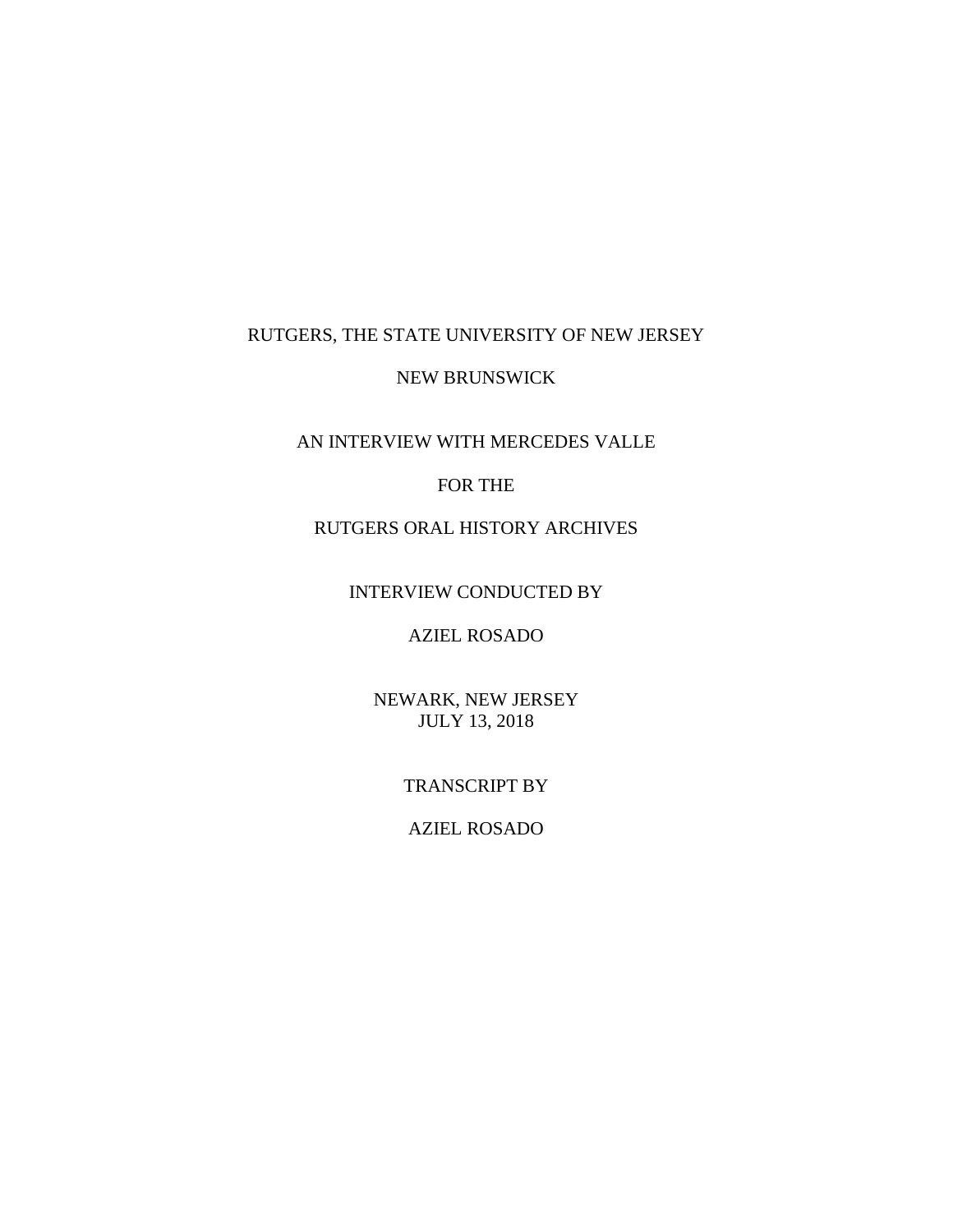Aziel Rosado: Hello, this is Aziel Rosado, and today I will be interviewing ...

Mercedes Valle: Dr. Mercedes Valle.

AR: The time is currently two-thirty PM, and the date is Friday, July 13, 2018. Let us begin. Let me begin by asking when and where were you born.

MV: I was born in Arecibo, Puerto Rico, and I came to the United States to Newark, New Jersey at the age of six.

AR: What were your parents' names?

MV: My mother's name was Gregoria, and my father's name was Herminio. They are very strange names to me, so my daughter researched it because I wanted to know where those names came from. She did the DNA testing. She found out that those were names that their family members had.

AR: Where were they born? Were they also born in Arecibo?

MV: They were born in Arecibo in the area called Dominguito.

AR: Do you know what they did for a living?

MV: My father was a cook, and my mother was a housewife. She never really worked.

AR: Do you know how they met?

MV: No, I know they met in Puerto Rico somewhere, and I don't know what happened.

AR: You said that you came to the United States at the age of six.

MV: Yes, my mother kept me home the first year. We came in October, and my mother kept me home for a year because she didn't want the three of us--there were three of us--to go to school without learning some English first. She kept us home that whole academic year, and we started the following year, second grade. My sister was in first grade, and my brother was in kindergarten.

AR: What was the push factor to migrate from Puerto Rico to here or, more specifically, to Newark?

MV: Well, my father had really come to the United States, and he used to work in the tobacco industry in Massachusetts. Somehow--I don't know how--he found his way to Newark. Then, I guess, when he found an apartment, and we could come, he sent for us. We came later on, after he had been here like a year or two. He cut tobacco. Like I said, my mother didn't have a job.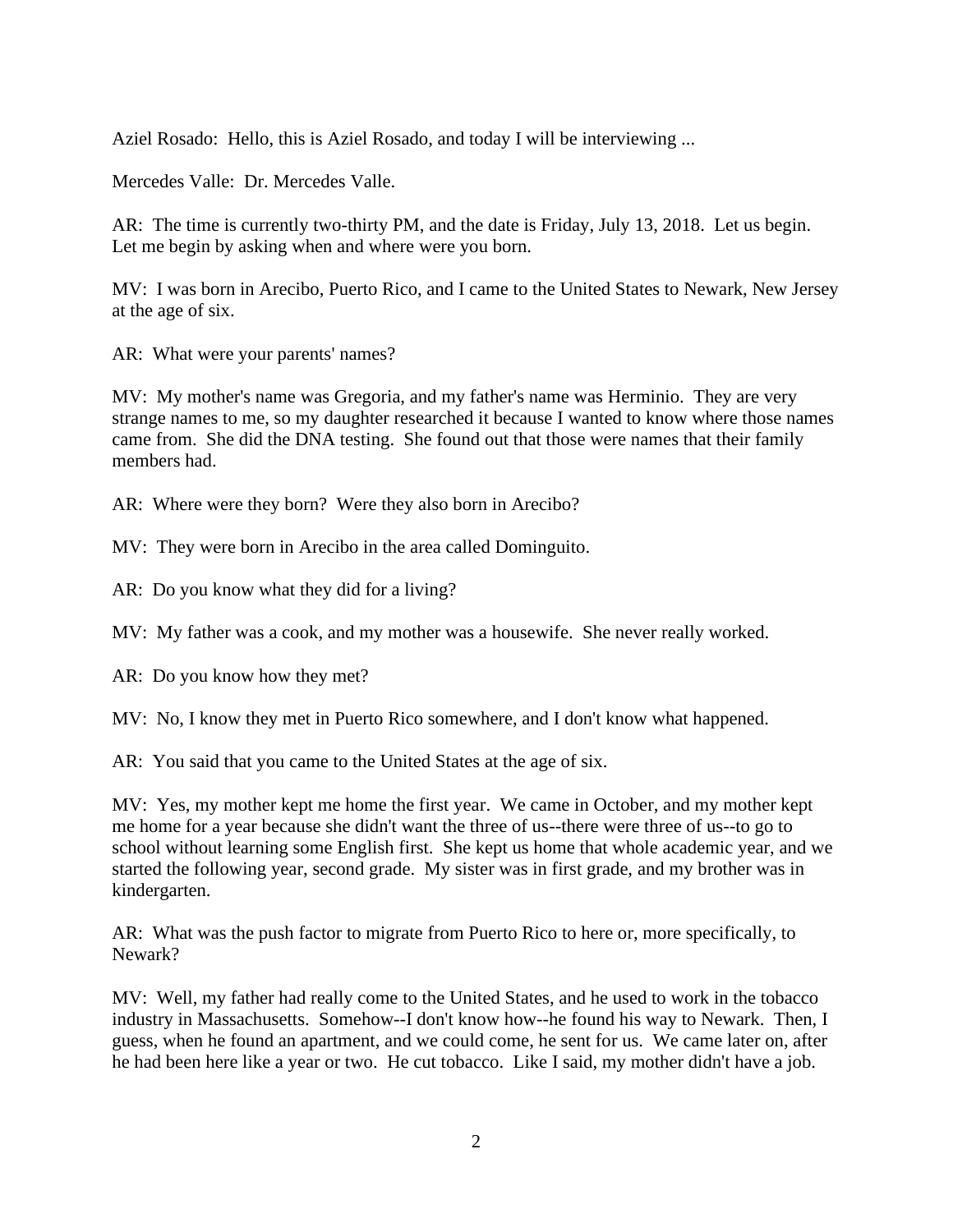My mother actually helped my aunt in Puerto Rico, household, cooking, like a servant really. [laughter] Yes, so we were poor.

AR: Can you tell me a little about your experience growing up in Newark when you first came here?

MV: Well, when I first came, we were frightened, of course. This was a new country, a new place, a new language, new culture. We were very young. Like I said, I was six going on seven, and my sister and brother were younger. We were really starting out school, the three of us, together. I had gone to first grade in Puerto Rico. I started here second grade. We were initially scared. We were a little frightened because everything was so different. Then, my mother didn't allow us to go to school that year, which in a way was good because we got to be at home and just do things that we wanted to do. It was bad in the sense that we were missing out on education. My mother and father struggled a lot because my father was a cook. He wasn't making a lot of money, and my mother didn't work. She didn't have any skills. She had only gone to seventh grade. She didn't have any skills to really find a job at that time, so for a while she stayed home, and we only lived on my dad's income.

AR: Can you tell us a little more about your experience in school? Did you run into a lot of other Latinos?

MV: When I went to school in Newark, there were not a lot of Latinos. When we started school, there were not a lot of Latinos. We lived on the first floor on Mulberry Street in Newark, and there was another Latino family on the second floor. They had already been in school, and they were much more situated. So, I have to say that they helped us a lot in terms of understanding the school system. They would lend me books to read. They would help us a lot because we didn't speak English the first year. We were home most of the time.

Being in school, I did feel different. Most of the population was Italian at that time in Newark. Some of them were nice. Other people were prejudiced, and they did not seek us out a lot or anything. With that family on the second floor, that support system that I felt we had, that really made a difference for us, for my brother and my sister, who were also struggling with the new culture and in a place that--Newark at that time, that was in the late '50s, was very racist. There were signs all over the city in Newark where it said, "Apartment for rent. Whites only." I used to get shocked at that because I'm like, "What does that mean?" I didn't understand that, but that kept me thinking that there was something that was wrong.

AR: Since you noted that, did you ever experience any instances of racism towards yourself or towards a family member?

MV: Well, what happened was that as I got older, my brother was struggling hard in school. What I saw throughout my life was that the males had a much harder time in the school, Latino males, than the females. Somehow the females, maybe they're easier, or they were softer, or I don't know. That whole racist thing against the males was very evident to the point where my brother never wanted to go to school. He did not have a good life from the time he got here to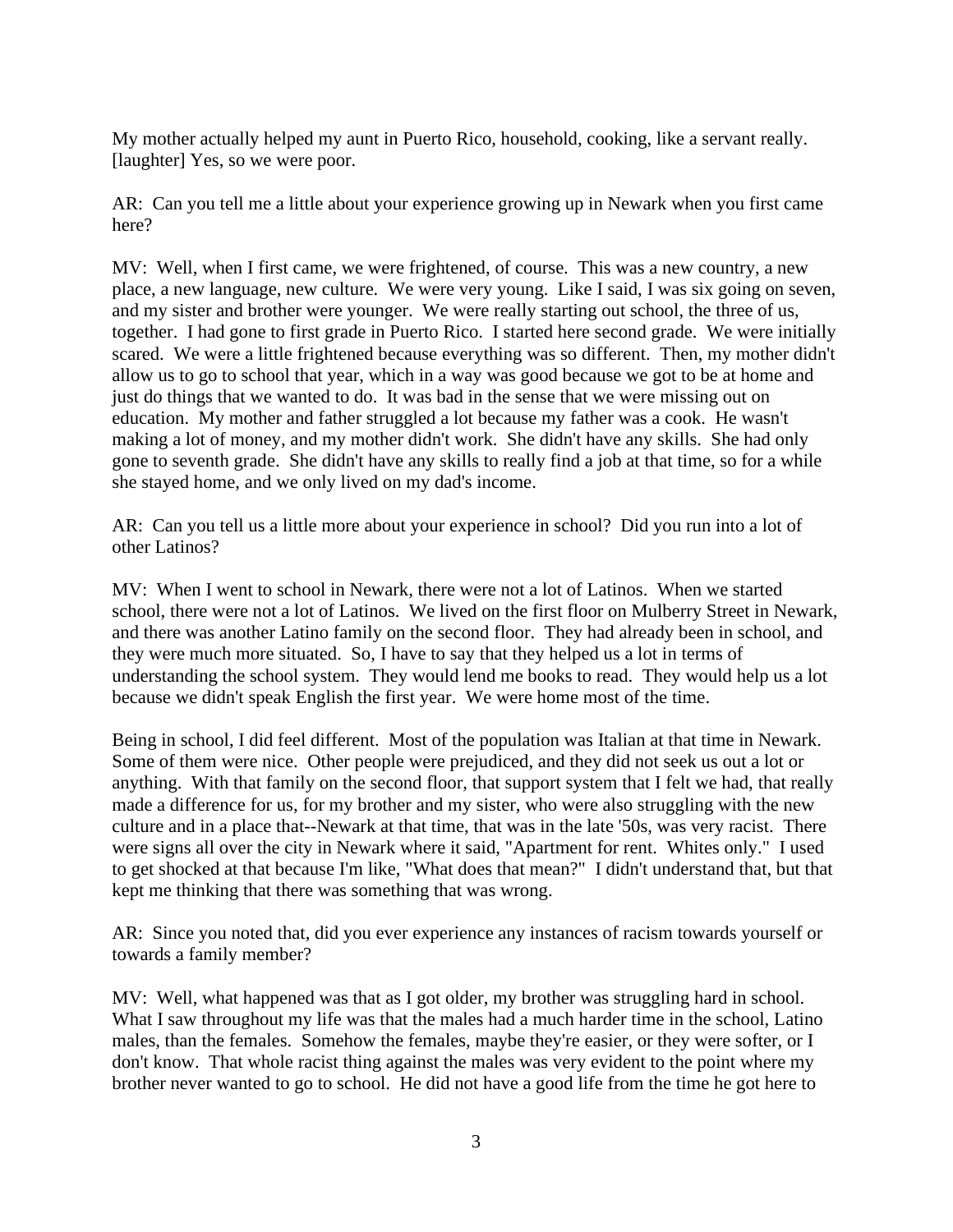the United States. He left school at an early age. He started drinking, he became an alcoholic, and he died at the age of thirty-two. I'm sure that my brother had a lot of difficulties that he just never shared with us because he was very quiet and withdrawn. I always felt that there was something wrong, but I wasn't the psychologist at the time. I knew something wasn't right with him, but nobody sought to explore it. They could have put him in a special class if he was delayed or whatever, but that didn't happen either. So, my brother really never felt of a part of a classroom, a part of school, anything. Eventually, he dropped out, found his own friends, started hanging in the streets, and just didn't make it.

AR: That concept of struggling in school, was that with you and all of your siblings? Did you all struggle?

MV: No, my sister and I did a little better. We found friends in school, maybe two or three of the Latinos that lived not far from us. We connected, my sister and I, with other young kids. We got together and we used to have social activities, but we had racism right in our block. The people across the street would never talk to us because the only two families of color on that block were our family and the family way on the other side, which were African Americans. They were all whites in the neighborhood. There were a few Latinos on Orchard Street, Broad Street, but you had to cross the highway. Eventually, we made friends with those families, and we were able to make connections.

AR: When did you first start working?

MV: I started working really at the age of fourteen. I used to babysit for a Latino family that lived four blocks away. They had a little baby, and they needed somebody to take care of the baby. So, I worked five days of the week for fifteen dollars a week. Since I was born, I think I was doing some kind of work. [laughter] I've been a worker all my life.

AR: Were there any other jobs other than the babysitting?

MV: Yes, after being in the public school, when I got to the sixth grade, I went to a church called St. Columba, where I met this wonderful priest. It was like he adopted a group of us. He took care of us. He would pay our tuition bill. He would buy us clothes. He became that father figure, and I think that he made a difference in my life because I felt like my father wasn't always there. My father was an alcoholic, so it was not always good at home. He would take us to see the Statue of Liberty, out to dinner. He became the father figure not only for me but about fifteen of us. He would pick us up on Sundays, take us out, just do all the extra things that parents can do or should do. My parents just didn't have the money or the know-how. They knew how to feed us. They knew that we needed a meal; we needed to be clean. In terms of social activities, we didn't have a lot of that, so that's why this priest [was important]. Then, I went to Catholic school for two years. There, I met some other Latinos. We got together, and we were able to do things. One of the nuns introduced me to McCrory's, which used to be a five and ten store in downtown Newark, and I had asked her for a job. She sent me to her aunt, and they gave me a job. I worked at McCrory's for eighty-five cents an hour selling men's underwear. [laughter]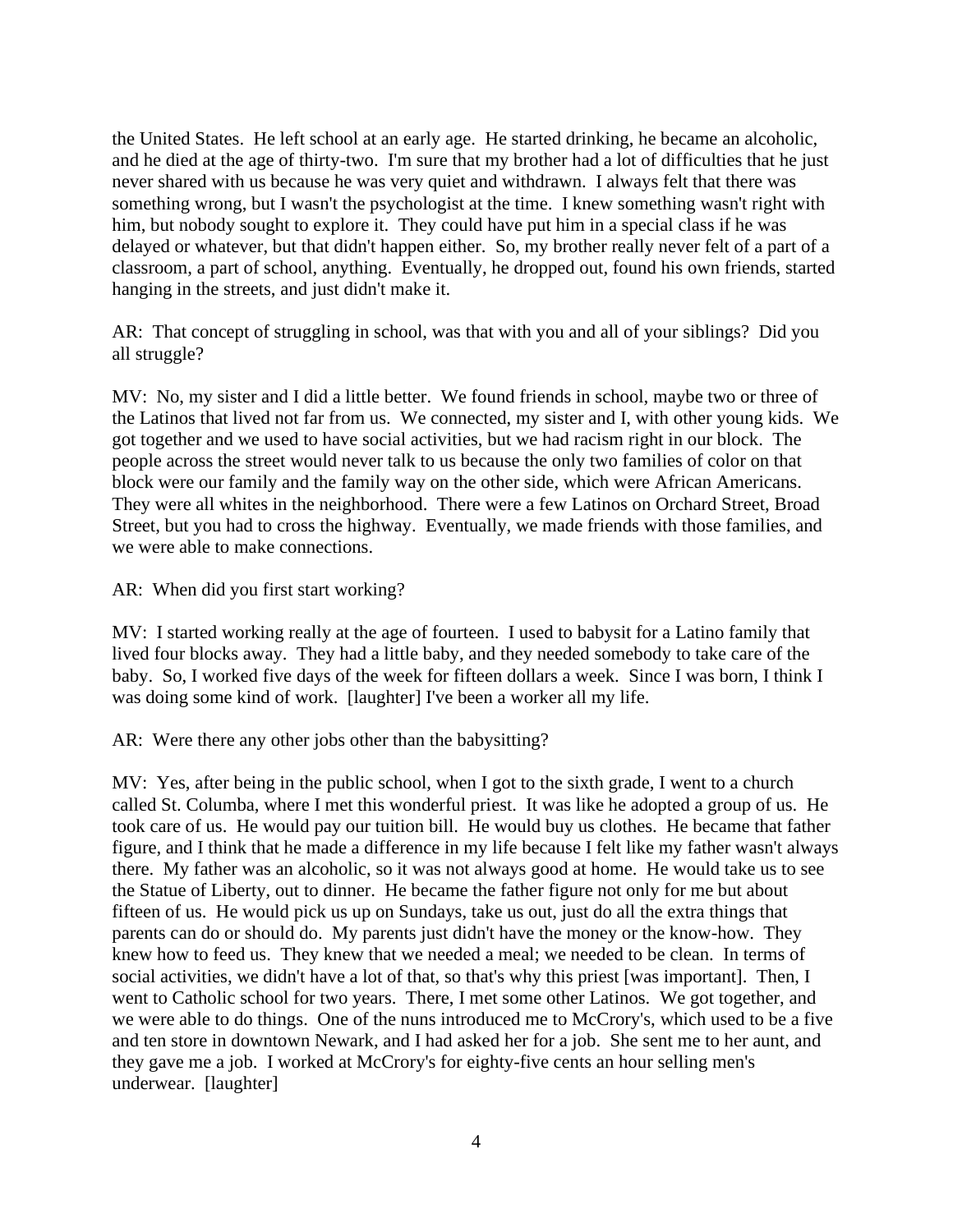AR: Do you remember the name of the priest?

MV: Yes, Reverend James McFarland.

AR: Where did you go to college?

MV: I went to college. I started out at Essex County College here in Newark. When I graduated, I was put into a secretarial program because nobody ever came to me and said I had college potential, nobody. I didn't know what to do after high school, so I went to work local jobs, being a clerk or a secretary. Somebody at work (a wonderful African-American coworker) told me that the college was opening up in Newark, Essex County College. He said I should apply because I was very smart. I applied, and I got in. So, I went to Essex County College for a while, and then I transferred to Livingston, Rutgers. From there, I have my bachelor's. Then, I went to Seton Hall, and I went to the University of Massachusetts, where I got my doctorate.

AR: What made you decide that you wanted to transfer to Livingston College?

MV: I went through ASPIRA, and ASPIRA had a very good counselor named Carlos. Carlos introduced me to college applications. We applied to a couple of colleges. I got into a couple of colleges, but I chose Livingston mostly because of the distance. I wanted to be able to come home sometimes. I didn't want to be that far from my family. Then, when I got there and met such beautiful, wonderful professors and people, that's where I really began to feel a sense of true identity. I wanted to study while I was there about being Puerto Rican and getting involved in things that were important to our lives. [Editor's Note: Established in 1961, ASPIRA is a nonprofit organization dedicated to helping Hispanic youth succeed in education and leadership.]

AR: Were you involved in any organizations on campus?

MV: Yes, I was involved in the Puerto Rican Organization. I lived in the dorms, too, so we were at the Puerto Rican House at Livingston. I got involved with the Puerto Rican Student Organization. We had many battles there for our rights. We took over the president's office. We put the Puerto Rican flag up there in his office on George Street. I also belonged to Guazabara, which was a theater group formed by Victor Fragoso, one of the professors. The focus of the group was to present issues affecting Puerto Ricans in the United States and Puerto Rico. We wrote fifteen plays and performed them throughout the country, and it was highly, highly received. I learned so much from the professors there about my true identity. When I was in high school, I did not feel comfortable about being Puerto Rican because Italians had such a powerful impact on us that we felt almost uncomfortable. That's when the Puerto Ricans and the Italians were fighting. That's when the movie *West Side Story* came out, and that's really the way it was. I guess Italians were threatened by the Puerto Ricans coming in the same area where they were living.

AR: You said that you took over the president's office.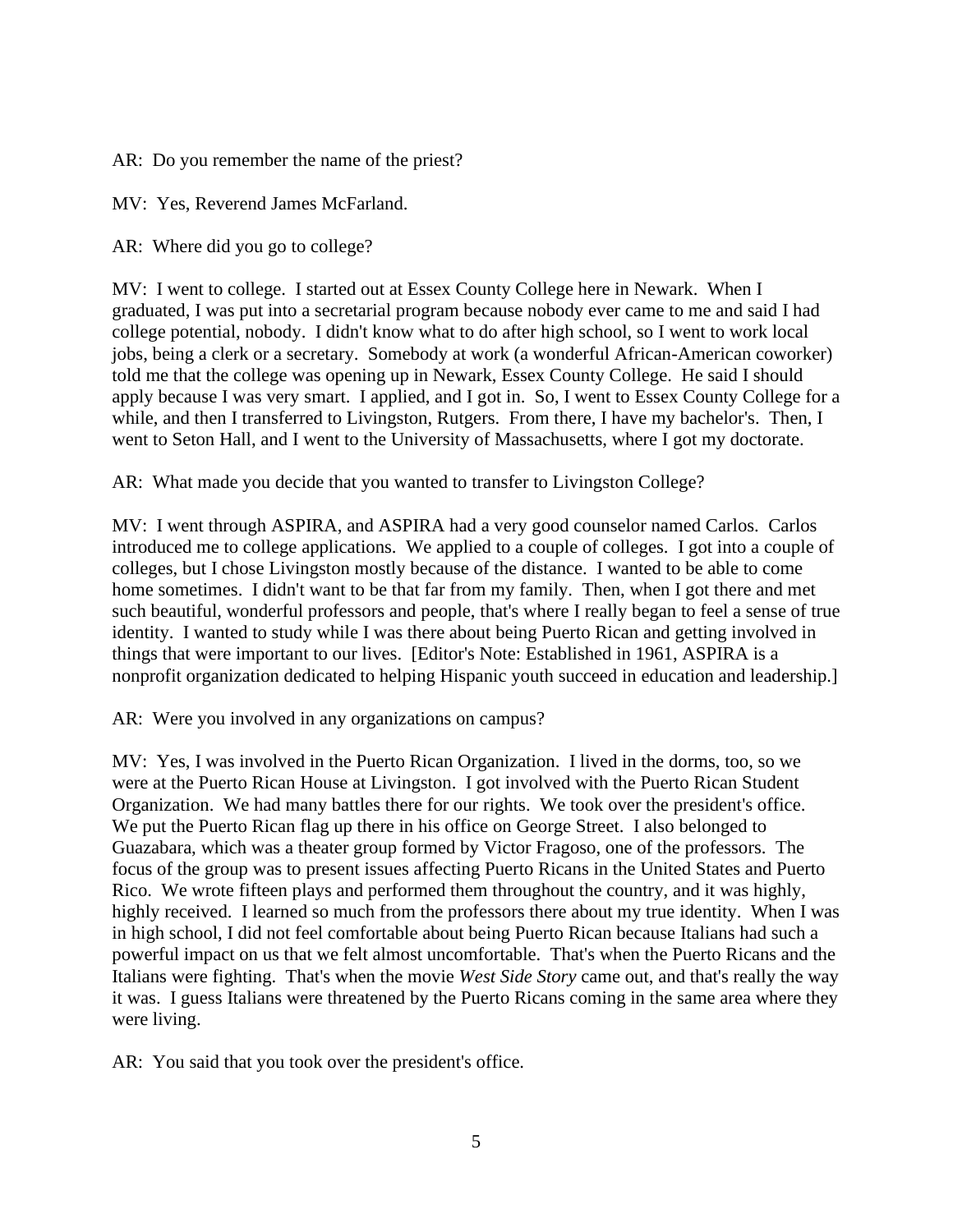MV: We were fighting for rights on the Livingston Campus, so we marched down George Street. We walked over to the president's office. We went to his office. We put the Puerto Rican flag, and we demanded rights.

AR: What was his response to that?

MV: I think we followed up with letters and meetings and things like that, but we were very active on campus and very well-known just like the other groups. The African Americans had their house, too, and they also fought. Sometimes we worked together just because we were on campus. We were making sure that we got the things that we needed, professors, everything that we felt was necessary. We did it as a group, as a united group.

AR: Do you remember any specific instances when you would work together with any African American organizations, or was it just in general you guys would go support one another?

MV: Right, we would support one another, but we had our own Puerto Rican House, so we kind of stayed there most of the time. We did go to different events with other groups, but mostly we did Puerto Rican things.

AR: Were there any other Latino organizations on campus at that time?

MV: I don't remember. Maybe there was, but I don't recall.

AR: This is kind of fast forwarding, were you around for the Newark Puerto Rican Riots of 1974?

MV: Yes, I lived here in Newark at the time of the riots, and I saw a lot of destruction. I belonged to a group in Newark, too, another youth Latino, Puerto Rican youth group that started with Ramon Rivera, who was the founder of *La Casa*, which is one of the largest Latino organizations in the country now. They provide a lot of social services. He was the founder. We organized, and we would go out and do different protests during the riots. So, I saw a lot of destruction in Newark. It was kind of a scary time, too, but people were out there. [Editor's Note: Founded in 1972, *La Casa de Don Pedro*, named for Puerto Rican activist Pedro Albizu Campos, provides community services in Newark. Ramon Rivera served as the group's first executive director. On September 1, 1974, mounted police clashed with Puerto Ricans celebrating *Las Fiestas Patronales* in Branch Brook Park in Newark. Puerto Rican protesters then marched on City Hall. The events are known as the Puerto Rican Riots of 1974.]

AR: When they first occurred, did you know why specifically or what specifically was going on, because there was a lot going on at the time?

MV: Well, we knew that there was a lot of discrimination in Newark because Newark also was not a Latino city like it is now, or African American. Back then in Newark, it was predominantly a Jewish community. All the stores, Downtown Newark, Springfield Avenue were predominantly Jewish. Everything was really whites. Puerto Ricans and African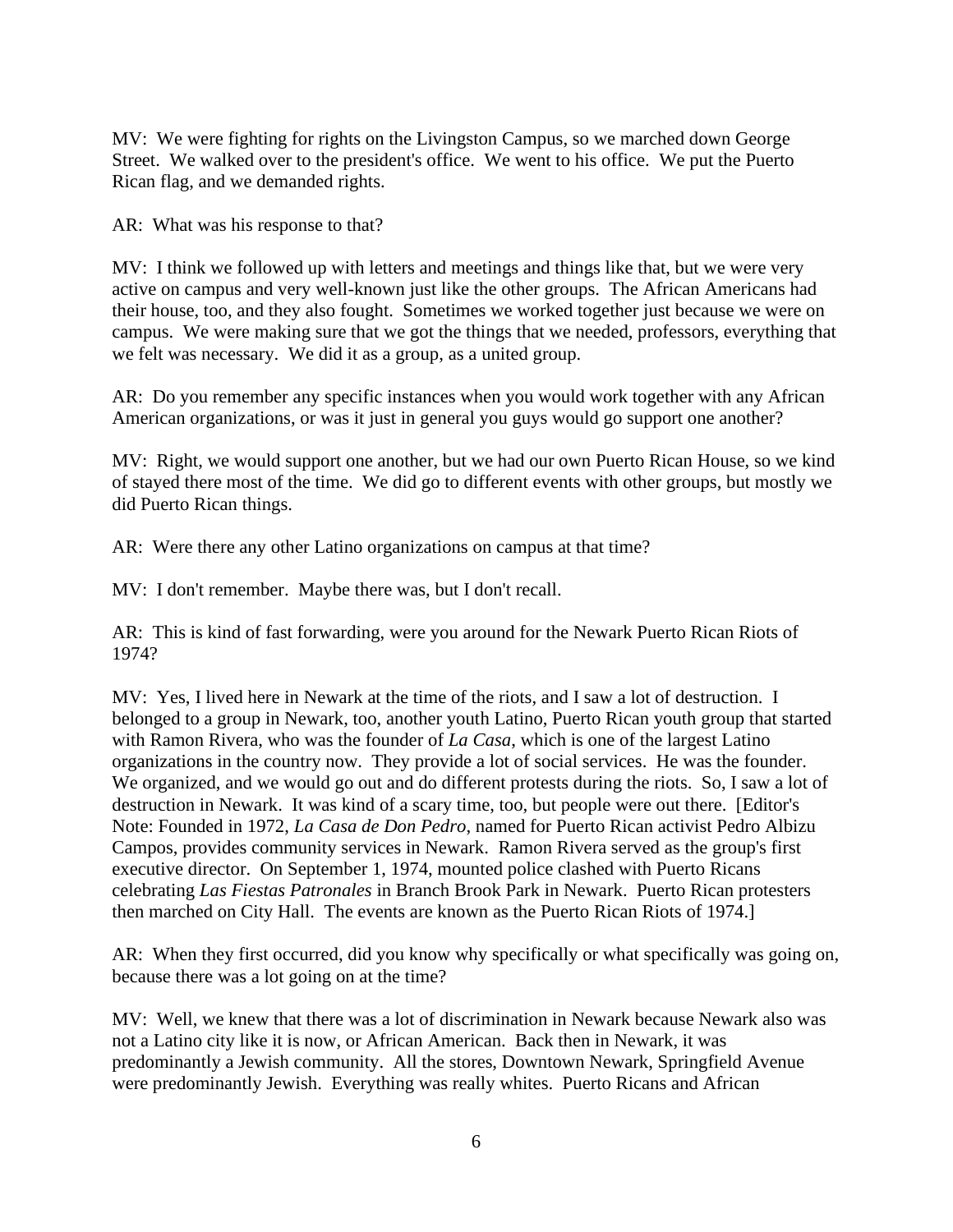Americans had no power here. You could see the signs that people wrote on the walls, "A brother," all the different slogans. A lot of places had to close down. It became a dead city after a while because what happened was everybody moved out. Everybody became terrified. They left the city; we stayed.

AR: Were you involved in the community in Newark, in any organizations?

MV: I was involved with the Latino organization there. Then, when I went to Essex County College, we were involved there with the youth organization just to organize and to look at what we were doing and to improve conditions because the college was also predominately white. There were not Latino professors or anything. I didn't really get exposure to Latino professors until I went to Livingston College. Even at Essex, there just were not a lot. There was nobody there to teach you history. That's why, for me, it was just so exciting and so emotional to have people who taught me about my history, my culture. We even did a trip to Puerto Rico with the professor who took us around the island to different places, we'd meet important people, understand more of the culture and the history. That's why I go to Puerto Rico all the time now. I feel the connection. Although I didn't get to live there a lot, I feel very connected to the island.

AR: This coincides with my next question, what connections have you maintained with the island? Do you still have a lot of family out there?

MV: I still have family, but a lot of them are deceased now. I have personal friends there now, and cousins that I visit. I try to go on a regular basis and just connect. I have been in touch with Maria Canino, who is a professor at Rutgers. During the time of this storm--not the most recent one, but the one that was Maria--I went to my church. I'm the chief trustee of my church now since I attended way back. I have a very important role in the church now, and I am sort of like one of the leaders. So, I had a drive, food and money drive, and I collected funds. I sent them to Maria Canino for a group called ENLACE, which basically helps the families that got torn apart by the storm, and we sent them money. I'm also involved here in Newark with the Newark Public Library, the Hispanic Research Group. I do a lot of work with families that need help because their children are struggling in school. I am a school psychologist, so I do a lot of work with Latino families, basically, to tell them their rights, to help them understand what they can and can't do in terms of resolving issues at school. Most of the population I have served here in Newark has been Latino, Dominicans, Puerto Ricans, Ecuadorians who come here and really don't know what a school district is like or what are their rights. I don't see that the school does anything to emphasize that they have rights as parents, so that's my big issue right now that I'm working with. [Editor's Note: In September 2017, category five Hurricane Maria ravaged Puerto Rico, causing many casualties and significant damage.]

AR: Before, you said that in Newark there were mostly Italians. As we know, now there is a lot more Latinos. Do you remember any specific time when the population demographics started to shift?

MV: Yes, right after the riots. Right after the riots, which I think were in '68 [1967], everybody started moving out, so the population in Newark changed drastically.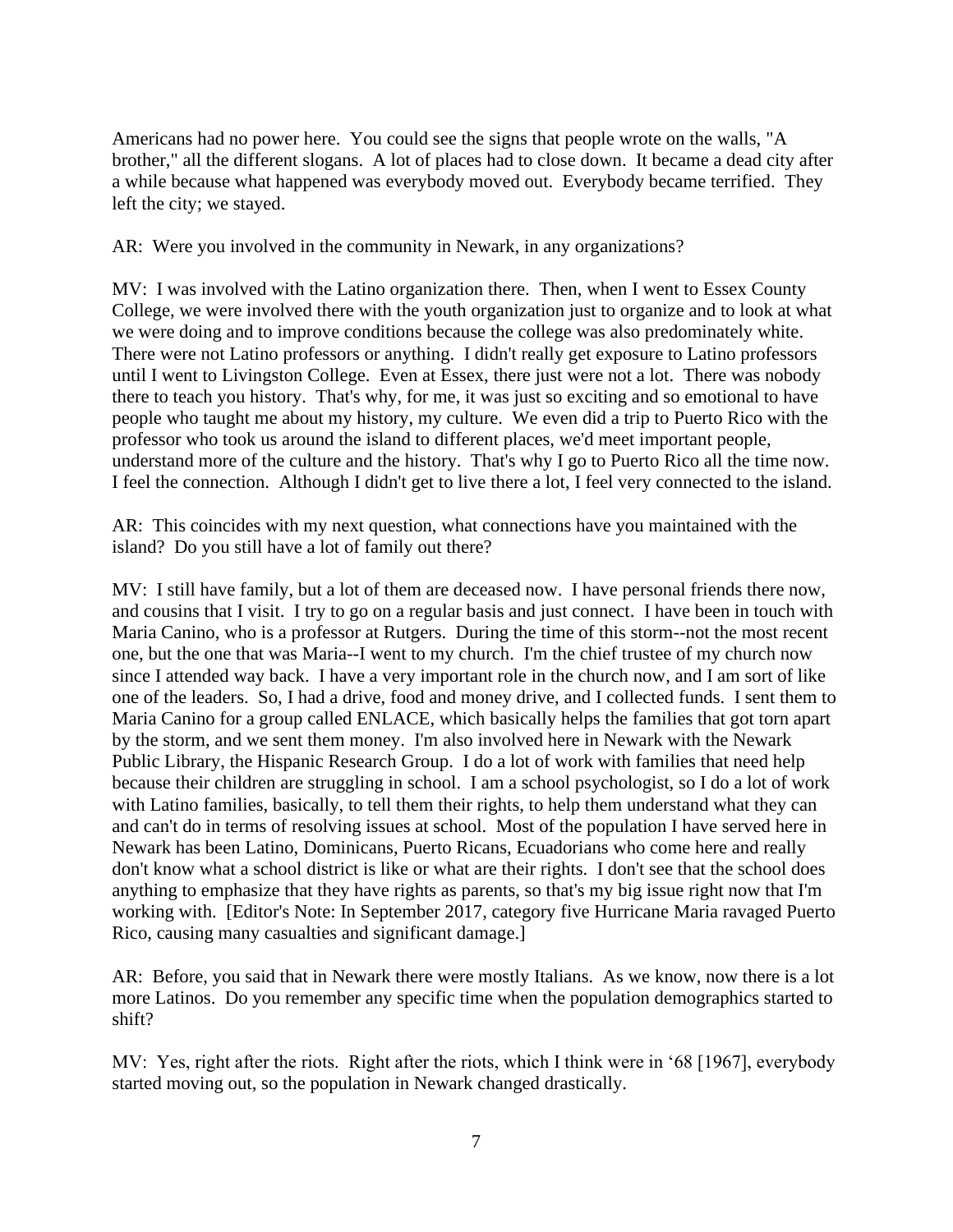AR: Going back to Hurricane Maria, how did you experience Hurricane Maria? Did you have family out there at the time?

MV: I have family out there. They pretty much survived. Because I care about the island, I ran a couple of activities in the church. We collected money and food. Like I said, I sent it to Maria Canino, who was one of the professors at Rutgers. She taught me Puerto Rican history.

AR: Going back a little further, how did you get to be involved with the Puerto Rican Student Organization? Did you have a friend in there, or did you just know that it was an organization that you wanted to join?

MV: Well, they publicized it. The people who started it were recruiting, so they talked about the organization, the purpose. I definitely was interested because I knew it was for the betterment of Latinos.

AR: Do you remember who those people were?

MV: Yes, Elias Rivera, Margie [Rivera], Elizabeth Rivera, a bunch of us. I forgot all their names. Some of them were part of that theater group, too, that we formed with Victor Fragoso. That was just another way of focusing on Puerto Rican issues in the United States. We had a lot of good guidance by the Puerto Rican professors there. They stayed on us, and they made sure that we did well. They didn't just see you for class. If they had to come to your room and wake you up because you didn't go to class, they would show up in your room and knock on the door.

AR: Your professors were more than just professors. They were more involved in your life.

MV: Yes, they were involved in our everyday lives. They knew what we did. They reprimanded us. They became like our parents, too, because we didn't have our parents there.

AR: Do you have a husband?

MV: I was married to a man from Pakistan for twelve years, and we got divorced. Prior to that, I have a daughter, Melissa, from an African American male that was very much a part of my life and who taught me a lot to because he was a social activist at the time. So, he was encouraging along the way because he had an amount of awareness that was extremely high. He also helped along the way with our conversations and the issues going on and always being aware and taking a stand. I've always taken a stand on things that affect us and things that affect human beings as a whole because this earth is for all of us, not just for a few of us. That's what I tell my students, "We have to share it and be nice about it."

AR: Do you have any other children?

MV: No, I just have one daughter. That's enough. [laughter] She was a full-time job when she was growing up.